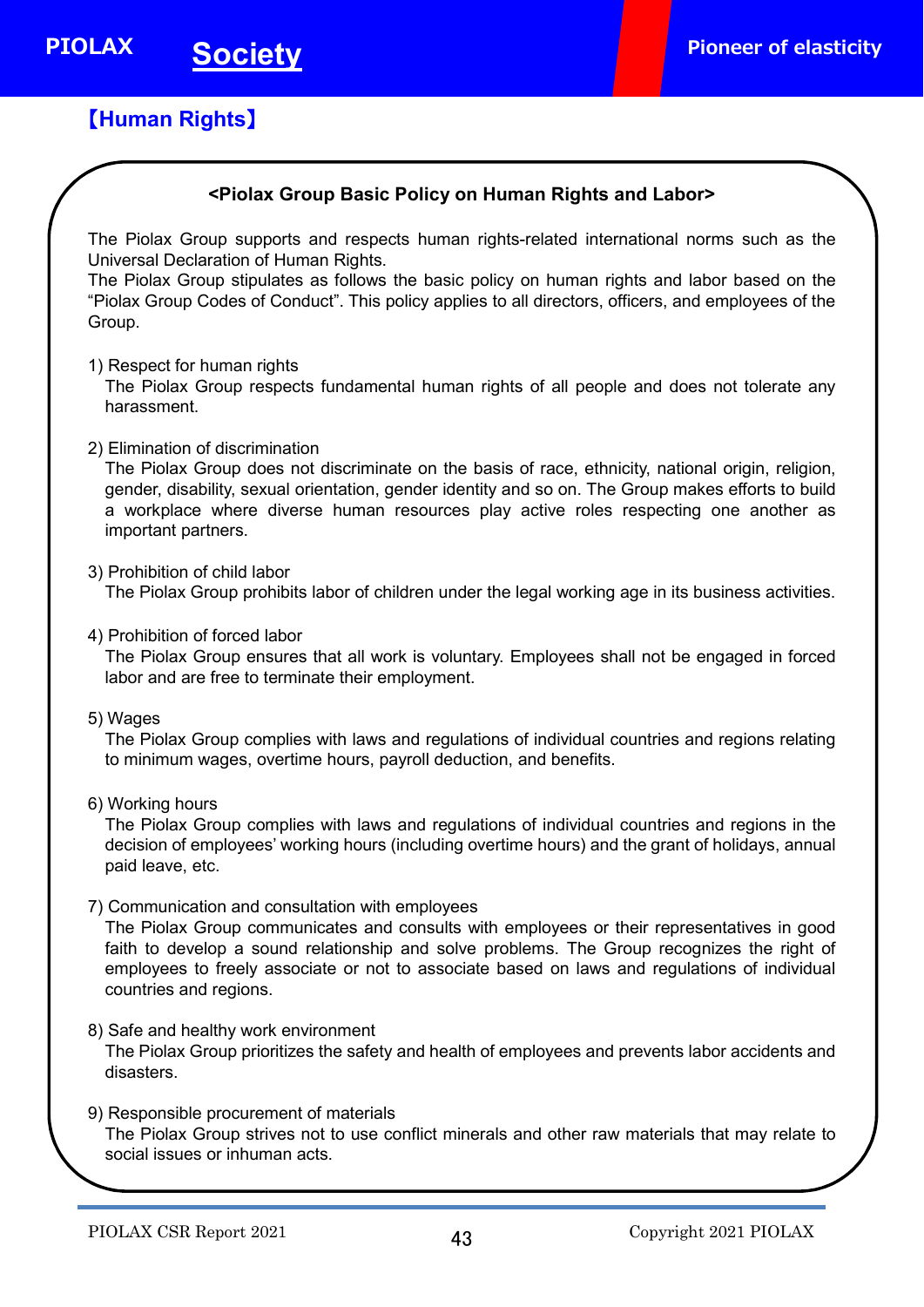# 【**Human Resources**】

## **<Health Management>**

Piolax established the "Heath Management Declaration" in June 2021. We consider the health care of our employees from a management perspective and are working on "health management" that strategically implements health care.

## **<Piolax Health Management Declaration>**

Since our founding in 1933, we have expanded our business globally based on the corporate philosophy "Pioneer in Creating Elasticity". Toward the 100th anniversary in 2033, we will continue to strive to create the business environment that will realize sustainable development and growth under the slogan "ONE PIOLAX".

The source of vitality that supports the business environment is "human assets", that is employees and their families. Promoting the mental and physical health of all employees and securing a work-life balance is one of our most important management objectives.

Under the leadership of top management, we value internal communication and, with the support of medical institutions, health insurance association and others, declare the implementation of specific and achievable health management measures in the following eight items so that each employee can feel the significance of participation.

- 1. Believing that protecting the health of our employees and their families is our corporate mission, we will disseminate our Health Management Declaration both internally and externally.
- 2. Each employee will have a health management mindset and make his/her own health declaration to improve physical and mental health.
- 3. We will comply with laws and regulations.
- 4. We will assign staff in charge of health promotion to promote physical and mental health of our employees.
- 5. We will ensure 100% regular health checkup rate and provide health checkup data to each employee as needed.
- 6. We will identify health issues faced by our employees and examine necessary measures.
- 7. We will establish and improve systems for implementing health management.
- 8. We will maintain, strengthen and improve the telecommuting system with an awareness of the ideal work style and our vision for the future.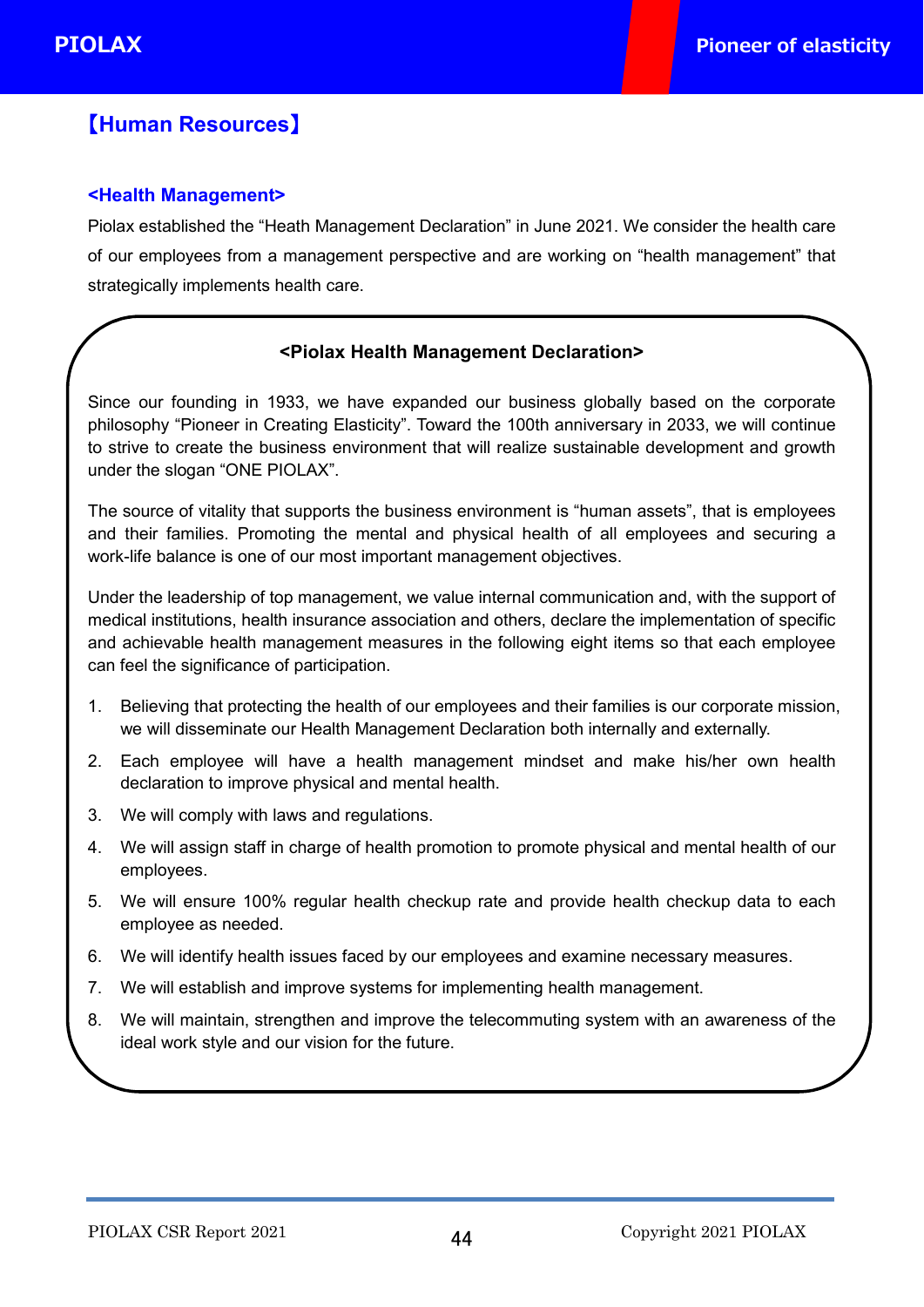Ĩ

## **<Employee Treatment and Evaluation>**

We, at the Piolax Group companies, respect human rights at all times and do not allow any act that may lead to discrimination based on race, ethnicity, national origin, religion, gender, disability, sexual orientation, gender identity and so on. We have not set any discriminatory recruitment or employment conditions based on gender, age, etc.

In personnel evaluation, Piolax objectively and correctly evaluates each employee as to the exercise of their abilities, outcomes, etc., to promote the development and effective use of their abilities and ensure fair treatment. There is no difference in the basic salary and total remuneration given to employees with the same job grade, due to gender. We comply with a policy of equal pay for equal work in accordance with the revised laws.

### **<Conducting Employee Awareness Survey>**

In the Piolax Group in Japan, interviews with employees are held to understand their desire for jobs and problems relating to their workplace environments, etc., thereby leading to improvement. The survey results are fed back to the department heads.

Conducting the survey every year allows the department heads to identify issues within the departments, to take approach to solving these issues, and to increase the department members' satisfaction and their motivation for working.

## **<Promotion of Diversity>**

With its basic policies for human rights and labor, "elimination of discrimination" and "respect for human rights," the Piolax Group will, in any situation of employment, perform activities without discrimination based on race, ethnicity, national origin, religion, gender, disability, sexual orientation, gender identity and so on and positively respond to diversity.

## **<Employment of Persons with Disabilities>**

The employment rate of persons with disabilities in Piolax was 2.0% in FY2020. We will try to actively hire these persons to increase the employment rate.

|                                                      | FY2018 | FY2019 | FY2020 |
|------------------------------------------------------|--------|--------|--------|
| Legally mandated rate of employees with disabilities | 2.2%   | 2.2%   | 2.2%   |
| Piolax's rate                                        | 2.15%  | 1.88%  | 2.00%  |

Scope: PIOLAX, INC.

### **< Work style reform >**

We have introduced remote working as a measure to prevent coronavirus infection. We studied and prepared for a remote working system in FY2020 and put it into operation in FY2021.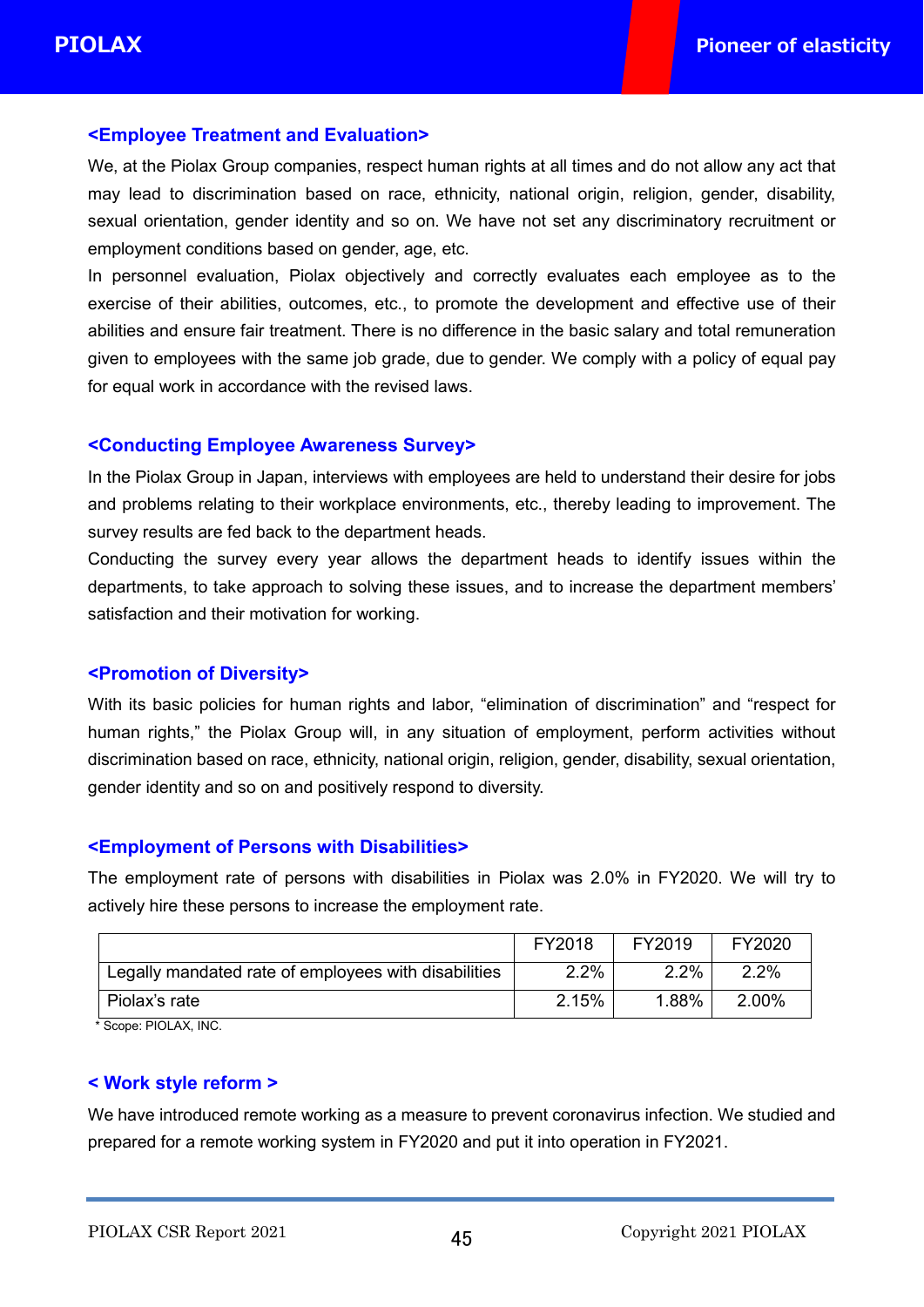in 1999.<br>Prima politica de la provincia de la provincia de la provincia de la provincia de la provincia de la provincia<br>Prima politica de la provincia de la provincia de la provincia de la provincia de la provincia de la p

## **<Promoting Women's Participation>**

Based on the Act on the Promotion of Female Participation and Career Advancement in the Workplace, we are working to create an environment where female employees can play active roles by reviewing childcare-related systems and promoting measures to increase understanding of



superiors and colleagues. On January 29, 2021, we were awarded the highest rank (three-star) of Eruboshi (L Star), which is the excellent company certification system under the Act.

The ratio of female employees in FY2020 is shown in the table below. Our action plan based on the Act aims to raise the ratio of female employees in managerial positions to 3% or higher by FY2023.

|                                      | FY2018 | FY2019 | FY2020 |
|--------------------------------------|--------|--------|--------|
| Female ratio in hired employees      | 9.6%   | 17.0%  | 28.9%  |
| Female ratio in employees            | 17.4%  | 17.4%  | 18.1%  |
| Female ratio in managerial positions | 2.2%   | 2.9%   | 2.8%   |
| Female ratio in director positions   | 0.0%   | 0.0%   | 11.1%  |
| Average years of service: men        | 15.5   | 15.2   | 15.1   |
| Average years of service: women      | 17.6   | 18.1   |        |

\* Scope: PIOLAX, INC. The figures are as of the end of each fiscal year.

The above figures exclude directors, advisors, and temporary employees (contract employees, employees on a short-term contract and part-timers) and include loaned employees from the outside to the company.

## **<Return to Work after Childcare Leave>**

In FY2019, 100% of our employees who took childcare leave returned to work. We will maintain and improve the work environment which encourages return to work.

### **<Post-retirement Re-employment>**

With the introduction of a continued employment system, Piolax has re-employed all employees who wish to work after the retirement age of 60 (they can continue working until age 65). We are striving to create a workplace where re-employed employees can play active roles.

## **<Human Resource Development>**

Piolax is making efforts to develop the potentials of individual employees by providing knowledge and skills. We focus on the development of global human resources who can respond to changes in the business environment and contribute to society through language and other education programs in addition to stratified education tailored to different roles.

In FY2020, we provided about 800 hours 800 hours of education programs (including web-based training).



Management training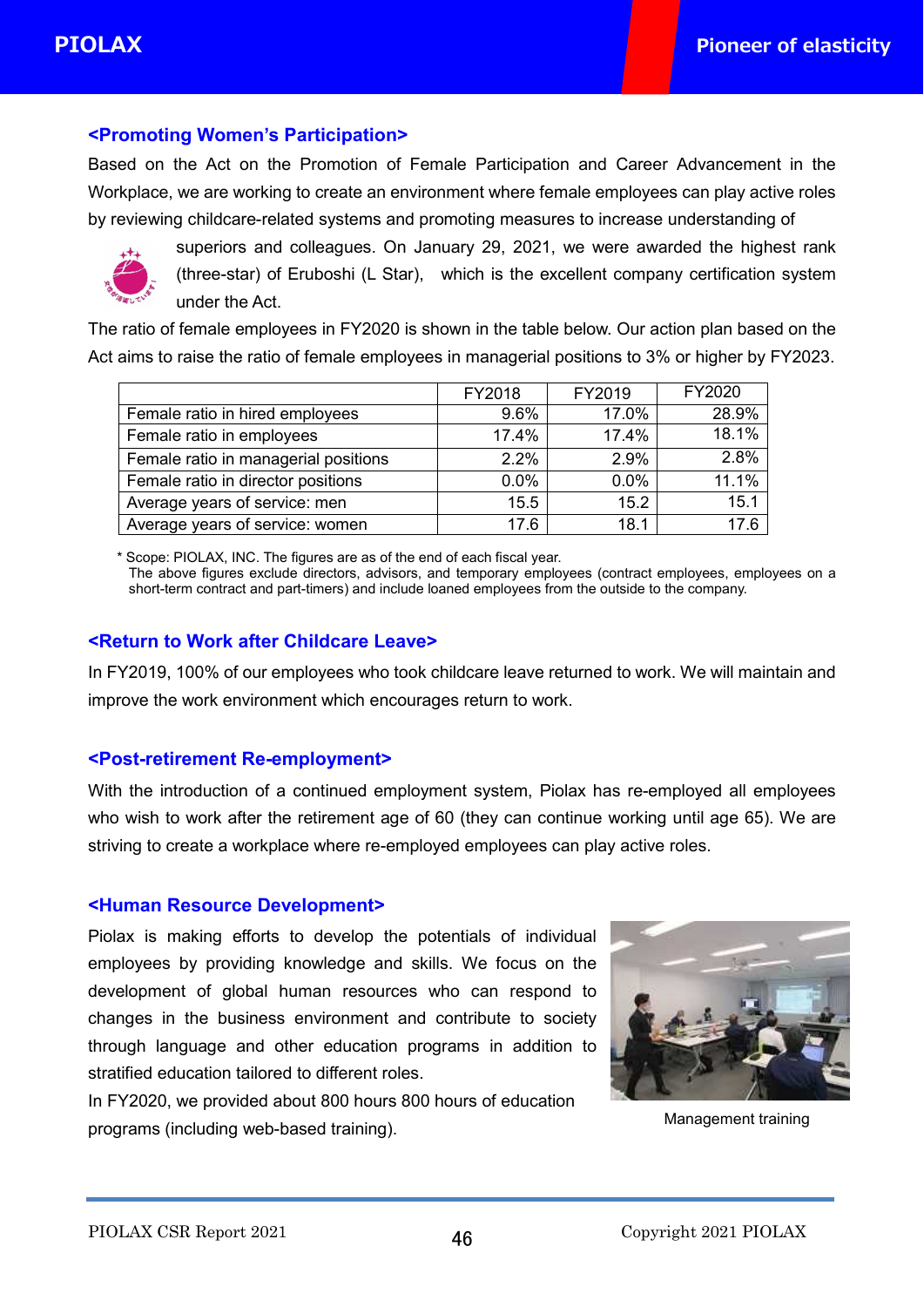### **Educational system**

We conduct stratified education, new employee education (including practical training at a plant) and follow-up, QC education, language education, and education for preventing harassment.

#### **Level-specific education**

Training is provided for each managerial position, including the top management, managers, assistant managers, and assistant chiefs, for the purpose of learning necessary knowledge and skills.



#### **Language education**

Higher language skills are required in line with the global expansion of our business, and we provide English language training as well as local language before overseas assignment. For those who wish to do so, language training is provided even after they are posted overseas.

#### **Other education**

We also provide education for eliminating harassment (power harassment, sexual harassment, maternity harassment, LGBT discrimination, etc.). In FY2020, 326 employees at the rank of assistant manager or above (including those of domestic subsidiaries) took the course.

### **<Employee Health Management>**

To examine employees' health conditions, we conduct regular medical checkups and stress checks according to the laws and regulations. We also conduct special health checkups depending on the type of work. Those who wish to do so can have an interview with an industrial physician.

### **<Labor-management Relations>**

Piolax employees join the Piolax Labor Union that belongs to the Federation of All Nissan and General Workers Unions. The Piolax Labor Union applies a union shop system, and all employees (excluding managers and rehired workers) are the members of the union.

Piolax and its labor union have concluded a collective agreement and established a sound labor-management relation in which labor and management are on an equal footing and fulfil their own responsibilities to cooperate for higher productivity, sustainable development of the company, stable employment, and maintenance and improvement of life of all employees.

The collective agreement is automatically renewed every year, and a request to revise or terminate the agreement if any is to be given at least three months prior to the expiration date.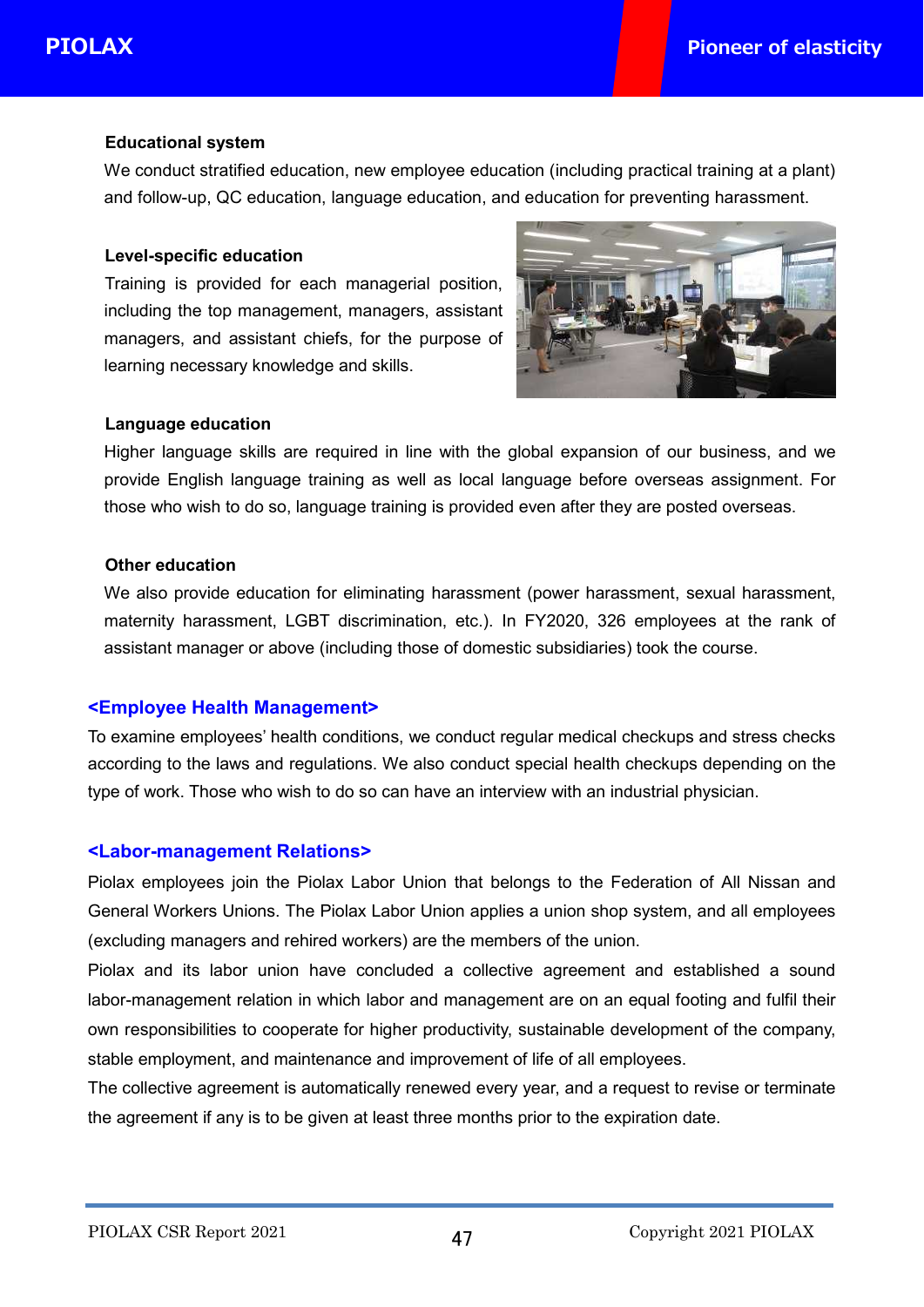.

# 【**Procurement**】

The Piolax Group has established the "Piolax Group Procurement Policy" based on the "fair and free competition and transparent relation" as specified in the Piolax Code of Conduct. In line with this Procurement Policy, we perform procurement activities in cooperation with our suppliers to pursue high-quality manufacturing and realize sustainable society.

## **< Piolax Group Procurement Policy >**

In its all procurement activities, the Piolax Group complies with applicable laws and regulations in Japan and abroad and makes fair and open transactions considering the impact on the environment and society. The Piolax Group also builds trust relationships with its suppliers and vendors aiming for mutual prosperity.

- 1) Conduct fair and open transactions The Piolax Group provides fair and open opportunities to all suppliers and vendors based on the principle of free competition.
- 2) Build mutual trust with business partners The Piolax Group establishes trust relationships with its suppliers and vendors and strives for mutual development.
- 3) Operate CSR procurement The Piolax Group promotes CSR procurement in view of compliance with laws, occupational safety and health, respect for human rights, environmental conservation, and corporate ethics.

In order to fulfill its social responsibilities with its suppliers, the Piolax Group is working to establish "Supplier CSR Guidelines" and "Green Procurement Guidelines" as an important issue.